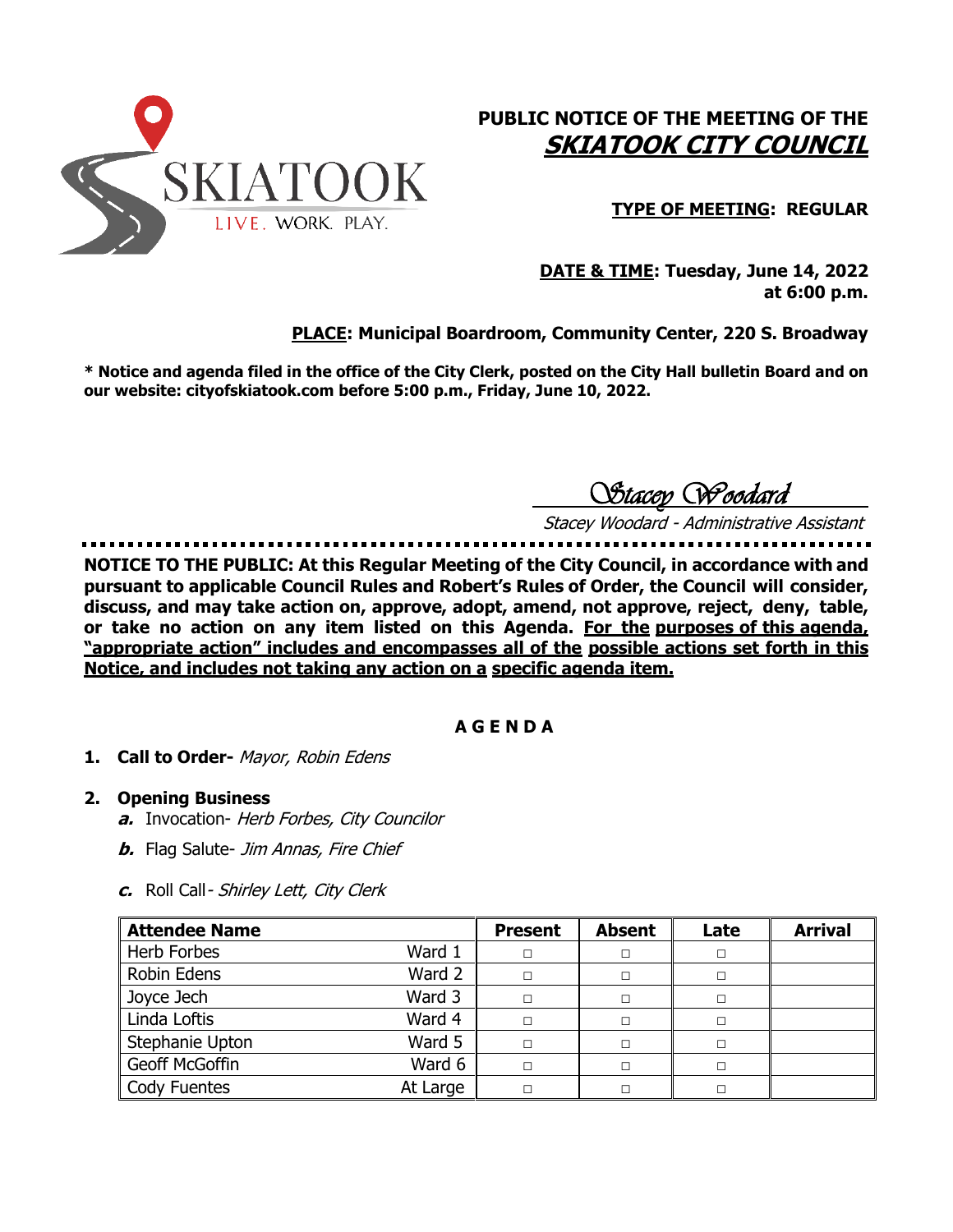### **3. Consent Agenda**

All matters listed under "Consent" are considered by the City Council to be routine and will be enacted by one motion. Any Councilor may, however, remove an item from the Consent Agenda by request. If an item is removed from the Consent Agenda, said removed item may involve discussion and possible consideration and appropriate action, which such action may include approval, amendment, rejection, denial, or tabling of the removed agenda item. A motion to adopt the Consent Agenda is non-debatable.

- **a. Approval of the minutes of the May 10, 2022 Regular Meeting.**
- **b. Approval of the minutes of the May 18, 2022 Special Meeting.**
- **c. Approval of the minutes of the June 2, 2022 Special Meeting.**
- **d. Approval of Purchase Orders/Warrants for 05/31/22 (#142860-#142959)**

|  | i. General Fund                                                        | \$53,722.38 |
|--|------------------------------------------------------------------------|-------------|
|  | ii. Cemetery Fund                                                      | \$1,639.46  |
|  | iii. Airport Fund                                                      | \$1,400.00  |
|  | iv. One Cent Capital Projects                                          | \$28,498.70 |
|  | v. One Half Cent Projects                                              | \$48,906.46 |
|  | e. Approval of Purchase Orders/Warrants for 06/14/22 (#142985-#143073) |             |
|  | vi. General Fund                                                       | \$46,801.26 |
|  | vii. Cemetery Fund                                                     | - 376.60    |

| vii. Cemetery Fund           | \$<br>376.60 |
|------------------------------|--------------|
| viii. Airport Fund           | \$3,124.91   |
| ix. Court Fund               | \$605.39     |
| x. One Cent Capital Projects | \$1,195.00   |
| xi. Payroll (05-06-22)       | \$229,556.11 |
| xii. Payroll (05-20-22)      | \$326,581.04 |

- **f. Approval of a Budget Amendment to revenue line item 01-338 (General Miscellaneous) from Cherokee Nation 2022 Contribution to Fire Department in the amount of THREE THOUSAND FIVE HUNDRED DOLLARS (\$3,500.00) and Supplemental Appropriation to Expense line item 01-406-610 for Fire Department Cap. Outlay in the amount of THREE THOUSAND FIVE HUNDRED DOLLARS (\$3,500.00)**
- **g. Approval of an Engagement Letter with HBC CPAs and Advisors, for auditing services and compilation of data for the year ending June 30,2022.**
- **h. Approval of an annual Memorandum of Understanding between INCOG (The Indian Nations Council of Governments) and the City of Skiatook for 9-1-1 electronic map street layer and MSAG (The Master Street and Address Guide) maintenance duties for a term effective July 1, 2022 and continuing until June 30, 2023.**
- **i. Approval of a Meal Delivery Contract between the Board of County Commissioners Through the Osage County Nutrition Program and the City of Skiatook from July 1, 2022 through June 30, 2023.**
- **j. Approval of a Site Agreement between the Osage County Nutritional Program, Transportation, Outreach Programs and the City of Skiatook from July 1, 2022 Through June 30, 2023.**
- **k. Approval of Mutual of Omaha Life insurance contract for 2022-2023.**
- **l. Approval of OMAG Workers' Compensation insurance contract renewal for 2022- 2023.**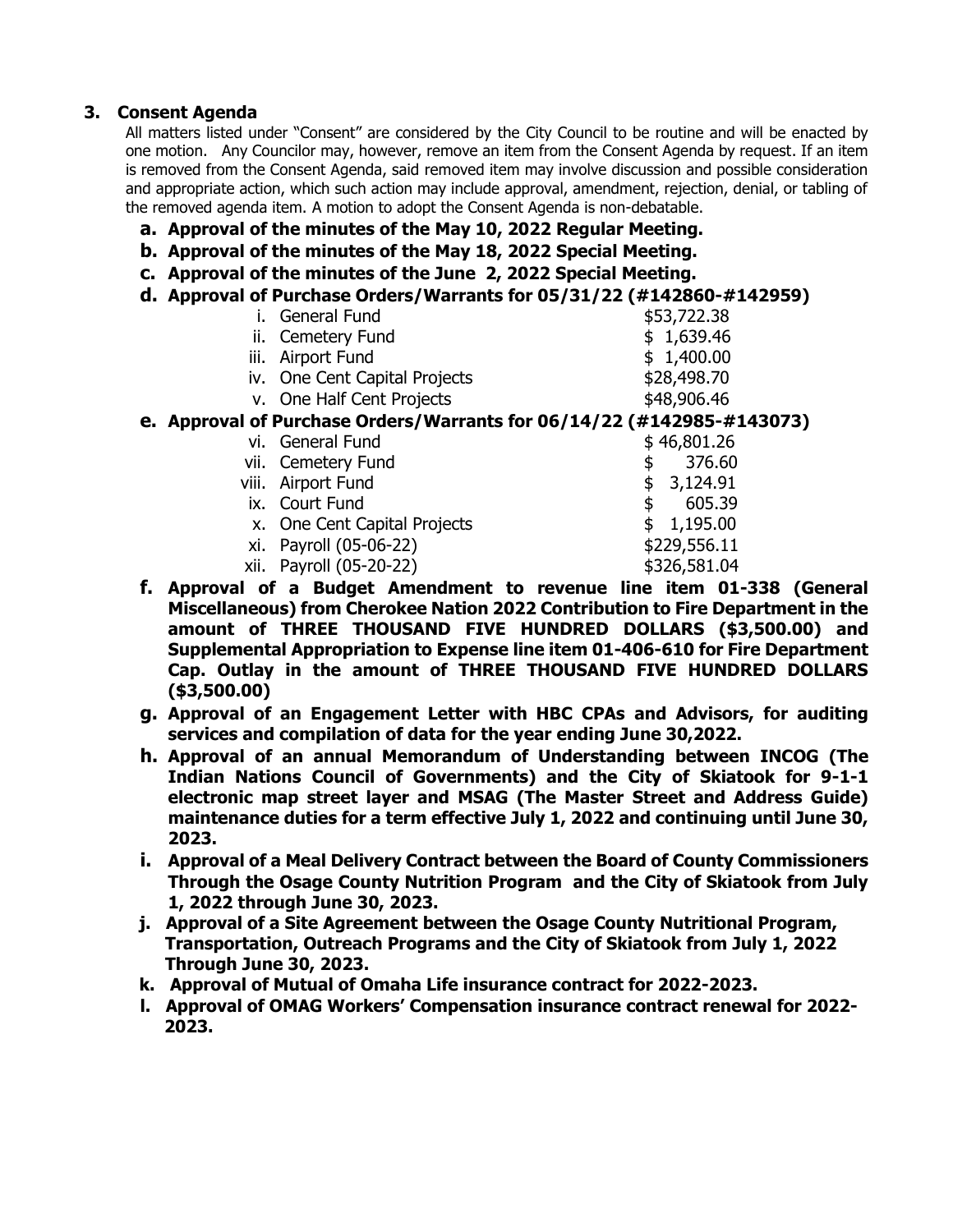| Motion/2nd | <b>Councilors/Trustees</b> | Yes/Aye | No/Nay | <b>Abstain</b> |
|------------|----------------------------|---------|--------|----------------|
|            | Herb Forbes                |         |        |                |
|            | Robin Edens                |         |        |                |
|            | Joyce Jech                 |         |        |                |
|            | Linda Loftis               |         |        |                |
|            | Stephanie Upton            |         |        |                |
|            | Geoff McGoffin             |         |        |                |
|            | Cody Fuentes               |         |        |                |

## **4. Consideration and appropriate action related to items removed from the Consent Agenda.**

\_\_\_\_\_\_\_\_\_\_\_\_\_\_\_\_\_\_\_\_\_\_\_\_\_\_\_\_\_\_\_\_\_\_\_\_\_\_\_\_\_\_\_\_\_\_\_\_\_\_\_\_\_\_\_\_\_\_\_\_\_\_\_\_\_\_\_\_\_\_\_\_\_\_\_\_\_\_\_\_\_\_\_

Motion:

| Motion/2 <sup>nd</sup> | <b>Councilors/Trustees</b> | Yes/Aye | No/Nay | <b>Abstain</b> |
|------------------------|----------------------------|---------|--------|----------------|
|                        | Herb Forbes                |         |        |                |
|                        | Robin Edens                |         |        |                |
|                        | Joyce Jech                 |         |        |                |
|                        | Linda Loftis               |         |        |                |
|                        | Stephanie Upton            |         |        |                |
|                        | Geoff McGoffin             |         |        |                |
|                        | <b>Cody Fuentes</b>        |         |        |                |

**5. Discussion and possible consideration and appropriate action, relating to approval Of ORDINANCE 2022-09, AN ORDINANCE CHANGING AND AMENDING THE ZONING CLASSIFICATION FROM RS-2 (RESIDENTIAL SINGLE FAMILY) DISTRICT TO CG (COMMERCIAL GENERAL) DISTRICT OF SUCH TERRITORIES LYING NORTH OF HIGHWAY 20, LOCATED AT APPROXIMATELY 106 N. LOMBARD LANE, SKIATOOK, OSAGE COUNTY, OKLAHOMA 74070; MORE PARTICULARLY DESCRIBED AS LYING WITHIN THE SOUTHEAST QUARTER OF THE NORTHEAST QUARTER OF SECTION TWENTY-ONE (21), TOWNSHIP TWENTY-TWO (22) NORTH, RANGE TWELVE (12) EAST, OF THE INDIAN BASE AND MERIDIAN, SKIATOOK, OSAGE COUNTY, STATE OF OKLAHOMA, ACCORDING TO THE U.S. GOVERNMENT SURVEY THEREOF, AS SET FORTH IN ZONING APPLICATION NO. SKZ-208; REPEALING ALL ORDINANCES OR PARTS OF ORDINANCES IN CONFLICT HEREWITH, AND DECLARING AN EFFECTIVE DATE.**

Motion: **\_\_\_\_\_\_\_\_\_\_\_\_\_\_\_\_\_\_\_\_\_\_\_\_\_\_\_\_\_\_\_\_\_\_\_\_\_\_\_\_\_\_\_\_\_\_\_\_\_\_\_\_\_\_\_\_\_\_\_\_\_\_\_\_**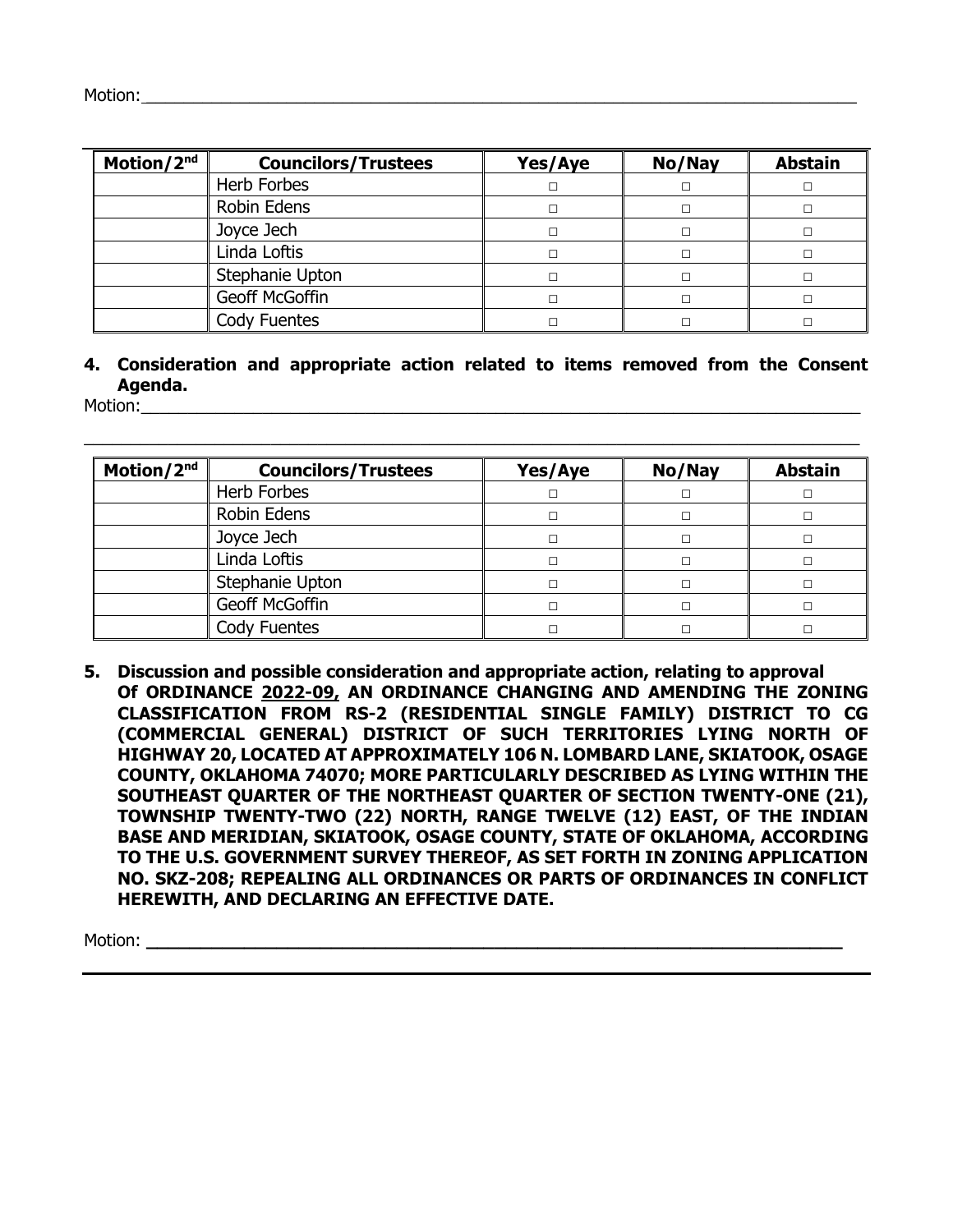| Motion/2nd | <b>Councilors/Trustees</b> | Yes/Aye | No/Nay | <b>Abstain</b> |
|------------|----------------------------|---------|--------|----------------|
|            | Herb Forbes                |         |        |                |
|            | Robin Edens                |         |        |                |
|            | Joyce Jech                 |         |        |                |
|            | Linda Loftis               |         |        |                |
|            | Stephanie Upton            |         |        |                |
|            | Geoff McGoffin             |         |        |                |
|            | Cody Fuentes               |         |        |                |

**6. Discussion and possible consideration and appropriate action, relating to approval of Lot Split Application Number SKL-194, proposed to create two separate (2) tracts of Land, consisting of Tract "A", being 1.74 acres, more or less, and Tract "B", being 4.21 Acres, more or less, and both tracts generally located in the Southwest Quarter of the Southeast Quarter of Section Thirty-three (33), Township Twenty-two (22) North, Range Thirteen (13) East of the Indian Base and Meridian, City of Skiatook, Tulsa County, State Of Oklahoma, according to the U.S. Government Survey thereof, at the approximate Location of 3875 East 126th Street North, City of Skiatook, Tulsa County, Oklahoma (Applicants: William and Jennifer Bennett).**

Motion: **\_\_\_\_\_\_\_\_\_\_\_\_\_\_\_\_\_\_\_\_\_\_\_\_\_\_\_\_\_\_\_\_\_\_\_\_\_\_\_\_\_\_\_\_\_\_\_\_\_\_\_\_\_\_\_\_\_\_\_\_\_\_\_\_\_**

| Motion/2nd | <b>Councilors/Trustees</b> | Yes/Aye | No/Nay | <b>Abstain</b> |
|------------|----------------------------|---------|--------|----------------|
|            | Herb Forbes                |         |        |                |
|            | Robin Edens                |         |        |                |
|            | Joyce Jech                 |         |        |                |
|            | Linda Loftis               | П       |        |                |
|            | Stephanie Upton            |         |        |                |
|            | Geoff McGoffin             |         |        |                |
|            | Cody Fuentes               |         |        |                |

**\_\_\_\_\_\_\_\_\_\_\_\_\_\_\_\_\_\_\_\_\_\_\_\_\_\_\_\_\_\_\_\_\_\_\_\_\_\_\_\_\_\_\_\_\_\_\_\_\_\_\_\_\_\_\_\_\_\_\_\_\_\_\_\_\_\_\_\_\_\_\_** 

**7. Discussion and possible consideration and appropriate action, relating to ORDINANCE 2022-10, AN ORDINANCE CHANGING AND AMENDING THE ZONING CLASSIFICATION FROM AG (AGRICULTURE) DISTRICT TO RE (RESIDENTIAL ESTATE) DISTRICT OF SUCH TERRITORIES LYING SOUTH OF HIGHWAY 20, LOCATED AT APPROXIMATELY 3875 EAST 126TH STREET NORTH, CITY OF SKIATOOK, TULSA COUNTY, OKLAHOMA, 74070; MORE PARTICULARLY DESCRIBED AS LYING WITHIN THE SOUTHWEST QUARTER OF THE SOUTHEAST QUARTER OF SECTION THIRTY-THREE (33), TOWNSHIP TWENTY-TWO (22) NORTH, RANGE THIRTEEN (13) EAST, OF THE INDIAN BASE AND MERIDIAN, CITY OF SKIATOOK, TULSA COUNTY, STATE OF OKLAHOMA, ACCORDING TO THE U.S. GOVERNMENT SURVEY THEREOF, AS SET FORTH IN ZONING APPLICATION NO. SKZ-209; REPEALING ALL ORDINANCES OR PARTS OF ORDINANCES IN CONFLICT HEREWITH; AND DECLARING AN EFFECTIVE DATE.**

Motion:**\_\_\_\_\_\_\_\_\_\_\_\_\_\_\_\_\_\_\_\_\_\_\_\_\_\_\_\_\_\_\_\_\_\_\_\_\_\_\_\_\_\_\_\_\_\_\_\_\_\_\_\_\_\_\_\_\_\_\_\_\_\_\_\_\_\_**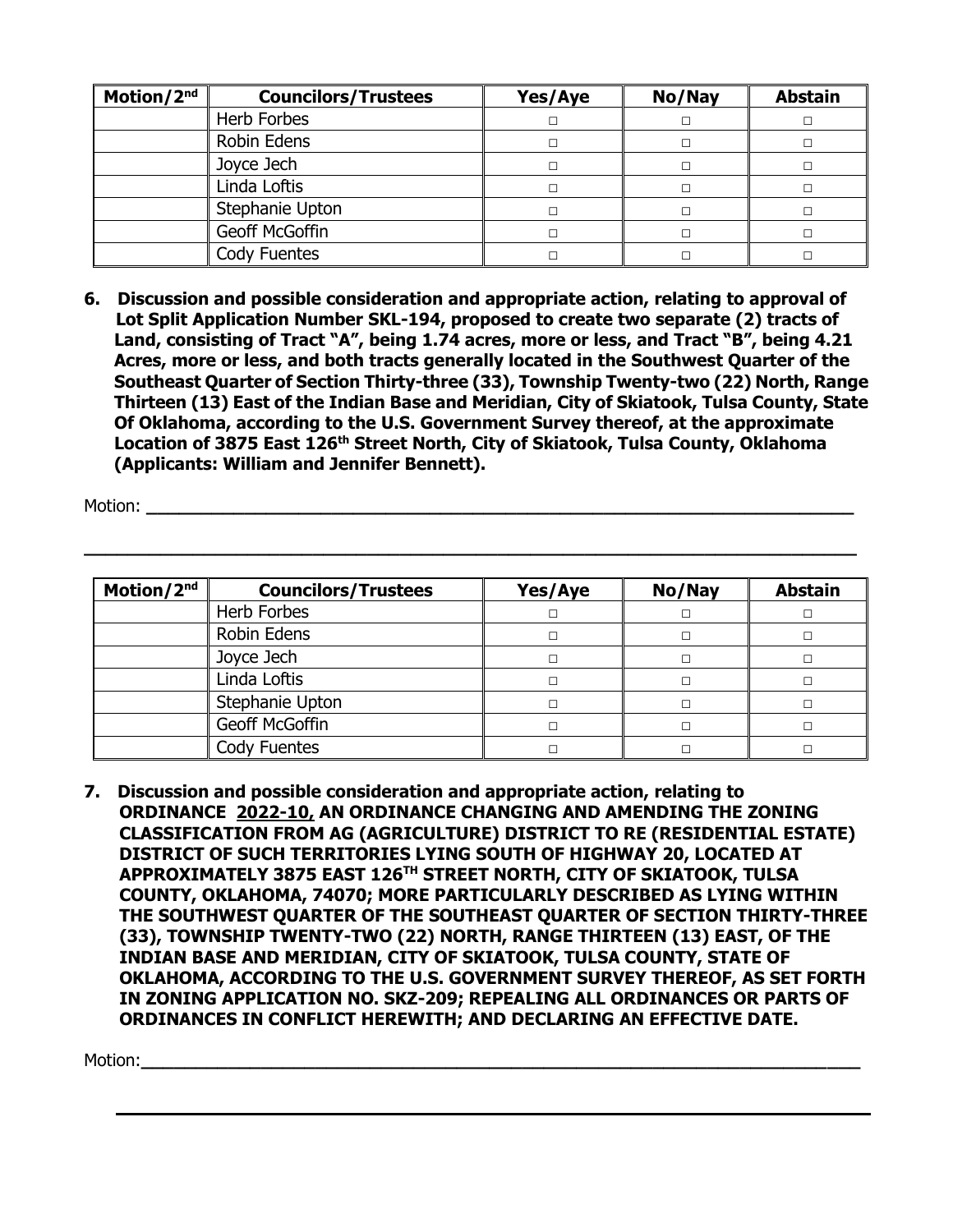| Motion/2nd | <b>Councilors/Trustees</b> | Yes/Aye | No/Nay | <b>Abstain</b> |
|------------|----------------------------|---------|--------|----------------|
|            | Herb Forbes                |         |        |                |
|            | Robin Edens                |         |        |                |
|            | Joyce Jech                 |         |        |                |
|            | Linda Loftis               |         |        |                |
|            | Stephanie Upton            |         |        |                |
|            | <b>Geoff McGoffin</b>      |         |        |                |
|            | Cody Fuentes               |         |        |                |

- **8. Public hearing regarding the Annexation into THE CITY OF SKIATOOK CERTAIN TERRITORIES ADJACENT OR CONTIGUOUS TO THE CORPORATE LIMITS OF THE CITY OF SKIATOOK, TULSA COUNTY, OKLAHOMA, SUCH TERRITORIES LOCATED AT APPROXIMATELY THE NORTHEAST AND SOUTHEAST CORNERS OF THE INTERSECTION OF HIGHWAY 20 AND HIGHWAY 11, MORE PARTICULARLY DESCRIBED AS LYING WITHIN THE NORTHWEST QUARTER OF THE SOUTHWEST QUARTER OF THE SOUTHWEST QUARTER OF SECTION TWENTY-FOUR (24), TOWNSHIP TWENTY-TWO (22) NORTH, RANGE TWELVE (12) EAST, OF THE INDIAN BASE AND MERIDIAN, TULSA COUNTY, OKLAHOMA, 74070.**
- **9. Discussion and possible consideration and appropriate action, related to ORDINANCE 2022-11, AN ORDINANCE ANNEXING TO THE CITY OF SKIATOOK CERTAIN TERRITORIES ADJACENT OR CONTIGUOUS TO THE CORPORATE LIMITS OF THE CITY OF SKIATOOK, TULSA COUNTY, OKLAHOMA, SUCH TERRITORIES LOCATED AT APPROXIMATELY THE NORTHEAST AND SOUTHEAST CORNERS OF THE INTERSECTION OF HIGHWAY 20 AND HIGHWAY 11, MORE PARTICULARLY DESCRIBED AS LYING WITHIN THE NORTHWEST QUARTER OF THE SOUTHWEST QUARTER OF THE SOUTHWEST QUARTER OF SECTION TWENTY-FOUR (24), TOWNSHIP TWENTY-TWO (22) NORTH, RANGE TWELVE (12) EAST, OF THE INDIAN BASE AND MERIDIAN, TULSA COUNTY, OKLAHOMA, 74070; FINDING JURISDICTIONAL FACTS; ASSIGNING A ZONING CLASSIFICATION TO THE LAND ANNEXED; AND ESTABLISHING AN EFFECTIVE DATE.**

Motion: \_\_\_\_\_\_\_\_\_\_\_\_\_\_\_\_\_\_\_\_\_\_\_\_\_\_\_\_\_\_\_\_\_\_\_\_\_\_\_\_\_\_\_\_\_\_\_\_\_\_\_\_\_\_\_\_\_\_\_\_\_\_\_\_\_\_\_\_\_\_\_\_\_\_\_\_\_

| Motion/2 <sup>nd</sup> | <b>Councilors/Trustees</b> | Yes/Aye | No/Nay | <b>Abstain</b> |
|------------------------|----------------------------|---------|--------|----------------|
|                        | Herb Forbes                | □       |        |                |
|                        | Robin Edens                |         |        |                |
|                        | Joyce Jech                 |         |        |                |
|                        | Linda Loftis               | П       |        |                |
|                        | Stephanie Upton            |         |        |                |
|                        | Geoff McGoffin             |         |        |                |
|                        | <b>Cody Fuentes</b>        |         |        |                |

 $\_$  , and the set of the set of the set of the set of the set of the set of the set of the set of the set of the set of the set of the set of the set of the set of the set of the set of the set of the set of the set of th

**10. Discussion and possible consideration and appropriate action, with respect to the approval to hold city-wide Worship service on the Sunday September 25, 2022 following Pioneer Day in Central Park. (Presented by Scott Neighbors)**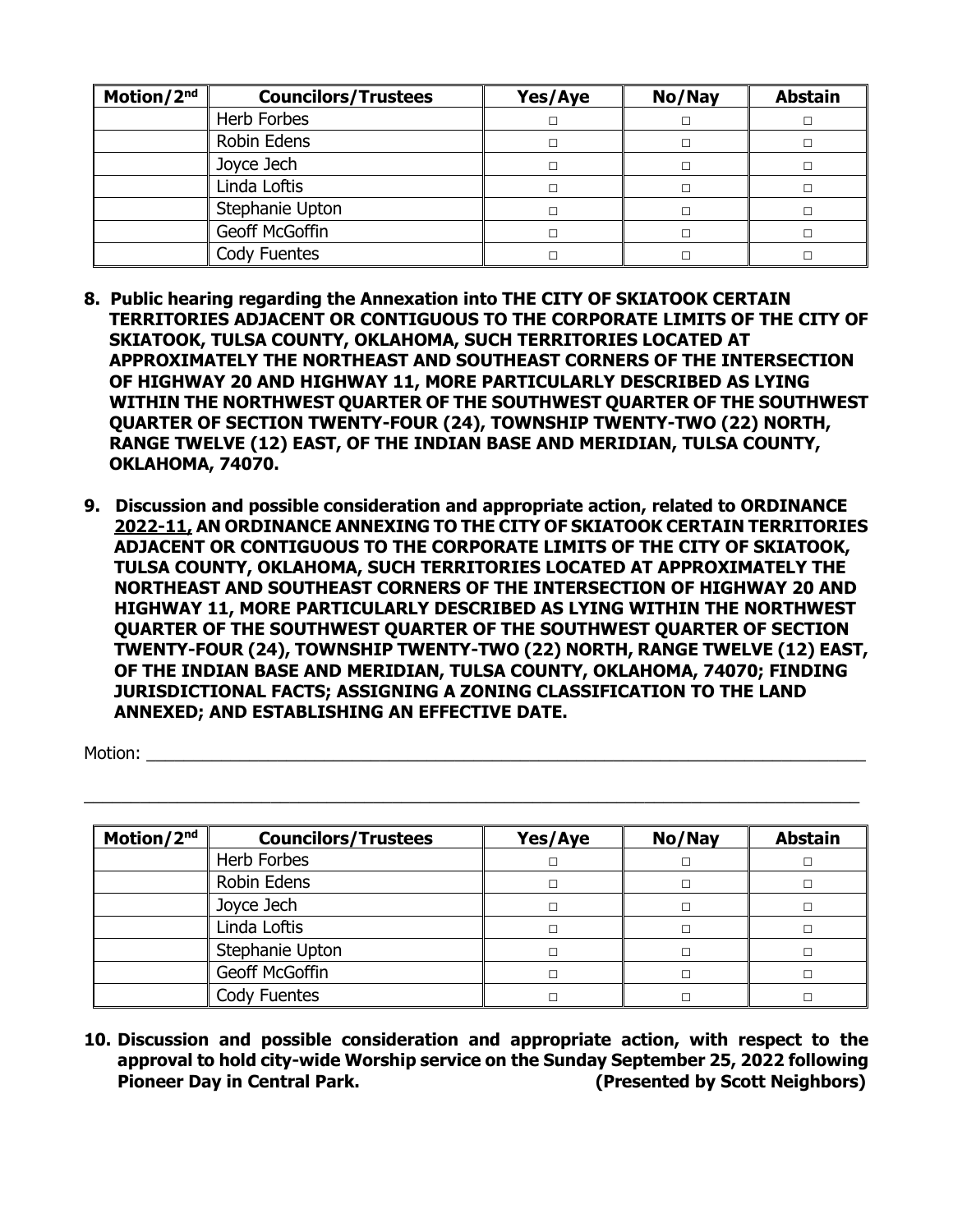| Motion/2nd | <b>Councilors/Trustees</b> | Yes/Aye | No/Nay | <b>Abstain</b> |
|------------|----------------------------|---------|--------|----------------|
|            | Herb Forbes                |         |        |                |
|            | Robin Edens                |         |        |                |
|            | Joyce Jech                 |         |        |                |
|            | Linda Loftis               |         |        |                |
|            | Stephanie Upton            |         |        |                |
|            | Geoff McGoffin             |         |        |                |
|            | Cody Fuentes               |         |        |                |

\_\_\_\_\_\_\_\_\_\_\_\_\_\_\_\_\_\_\_\_\_\_\_\_\_\_\_\_\_\_\_\_\_\_\_\_\_\_\_\_\_\_\_\_\_\_\_\_\_\_\_\_\_\_\_\_\_\_\_\_\_\_\_\_\_\_\_\_\_\_\_\_\_\_\_\_\_\_\_\_\_\_\_

**11 . Discussion and possible consideration and appropriate action, related to the approval of issuance of a permit to the Skiatook Chamber of Commerce to hold the 2022 Pioneer Day event on September 22-24, 2022 at Skiatook Central Park.**

\_\_\_\_\_\_\_\_\_\_\_\_\_\_\_\_\_\_\_\_\_\_\_\_\_\_\_\_\_\_\_\_\_\_\_\_\_\_\_\_\_\_\_\_\_\_\_\_\_\_\_\_\_\_\_\_\_\_\_\_\_\_\_\_\_\_\_\_\_\_\_\_\_\_\_\_\_\_\_\_\_\_\_

 **(Presented by Sara Herren)**

Motion: which is a set of the set of the set of the set of the set of the set of the set of the set of the set of the set of the set of the set of the set of the set of the set of the set of the set of the set of the set o

| Motion/2 <sup>nd</sup> | <b>Councilors/Trustees</b> | Yes/Aye | No/Nay | <b>Abstain</b> |
|------------------------|----------------------------|---------|--------|----------------|
|                        | Herb Forbes                |         |        |                |
|                        | Robin Edens                |         |        |                |
|                        | Joyce Jech                 |         |        |                |
|                        | Linda Loftis               |         |        |                |
|                        | Stephanie Upton            |         |        |                |
|                        | Geoff McGoffin             |         |        |                |
|                        | Cody Fuentes               |         |        |                |

**12. Discussion and possible consideration and appropriate action, related to the approval of issuance of a permit to the Skiatook Chamber of Commerce to hold the 2022 Pioneer Day Parade on September 24, 2022, beginning at 9:00am and traveling down portions of Rogers Blvd. (Presented by Sara Herren)**

\_\_\_\_\_\_\_\_\_\_\_\_\_\_\_\_\_\_\_\_\_\_\_\_\_\_\_\_\_\_\_\_\_\_\_\_\_\_\_\_\_\_\_\_\_\_\_\_\_\_\_\_\_\_\_\_\_\_\_\_\_\_\_\_\_\_\_\_\_\_\_\_\_\_\_\_\_\_\_\_\_\_\_

Motion:\_\_\_\_\_\_\_\_\_\_\_\_\_\_\_\_\_\_\_\_\_\_\_\_\_\_\_\_\_\_\_\_\_\_\_\_\_\_\_\_\_\_\_\_\_\_\_\_\_\_\_\_\_\_\_\_\_\_\_\_\_\_\_\_\_\_\_\_\_\_\_\_\_\_\_\_\_

| Motion/2 <sup>nd</sup> | <b>Councilors/Trustees</b> | Yes/Aye | No/Nay | <b>Abstain</b> |
|------------------------|----------------------------|---------|--------|----------------|
|                        | Herb Forbes                | □       |        |                |
|                        | Robin Edens                | П       |        |                |
|                        | Joyce Jech                 | П       |        |                |
|                        | Linda Loftis               | П       |        |                |
|                        | Stephanie Upton            | П       |        |                |
|                        | Geoff McGoffin             | П       |        |                |
|                        | Cody Fuentes               |         |        |                |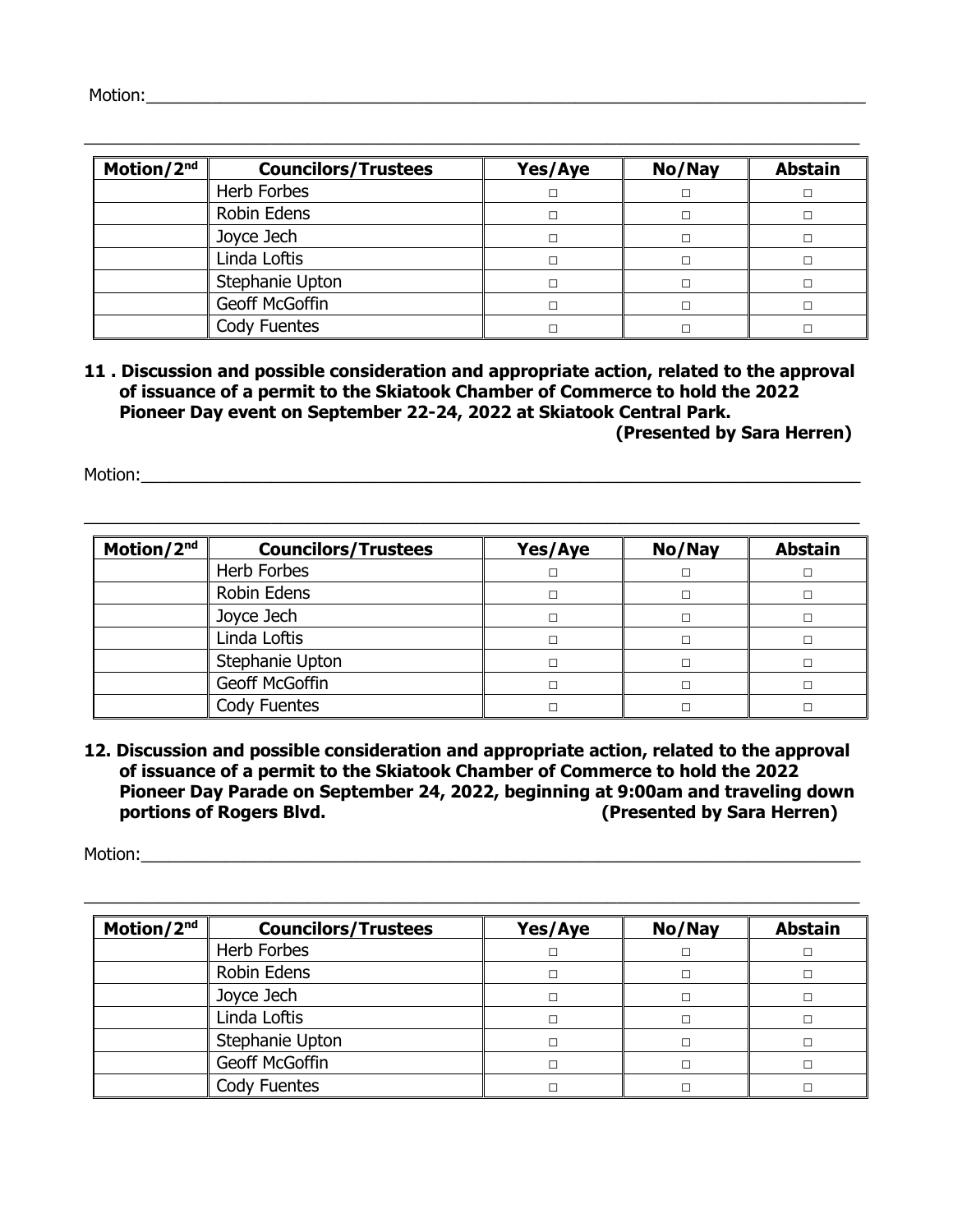**13. Discussion and possible consideration and appropriate action, with respect to holding a free event "Barn Dance" in Central Park on Saturday, October 8, 2022 from approx. 7:00pm-10:00pm with live music/band. (Presented by JD Prather)**

| Motion/2 <sup>nd</sup> | <b>Councilors/Trustees</b> | Yes/Aye | No/Nay | <b>Abstain</b> |
|------------------------|----------------------------|---------|--------|----------------|
|                        | <b>Herb Forbes</b>         |         |        |                |
|                        | Robin Edens                |         |        |                |
|                        | Joyce Jech                 | П       |        |                |
|                        | Linda Loftis               |         |        |                |
|                        | Stephanie Upton            | П       |        |                |
|                        | Geoff McGoffin             |         |        |                |
|                        | Cody Fuentes               |         |        |                |
|                        |                            |         |        |                |

Motion: \_\_\_\_\_\_\_\_\_\_\_\_\_\_\_\_\_\_\_\_\_\_\_\_\_\_\_\_\_\_\_\_\_\_\_\_\_\_\_\_\_\_\_\_\_\_\_\_\_\_\_\_\_\_\_\_\_\_\_\_\_\_\_\_\_\_\_\_\_\_\_\_\_\_\_\_\_

**14. Discussion and possible consideration and appropriate action, related to the Approval of the issuance of a permit to Larry Nunley to use the grounds behind the Skiatook Sports Complex for activities related to the Tallgrass Music Festival the week of October 10-16, 2022 with the actual festival being held on 10-14-22 & 10-15-22 from 6:00pm-10:00pm Friday and from 1:00pm-10:00pm Saturday.** 

 **(Presented by Larry Nunley)**

 $\begin{array}{c} \begin{array}{c} \begin{array}{c} \end{array} \end{array} \end{array}$ 

Motion: \_\_\_\_\_\_\_\_\_\_\_\_\_\_\_\_\_\_\_\_\_\_\_\_\_\_\_\_\_\_\_\_\_\_\_\_\_\_\_\_\_\_\_\_\_\_\_\_\_\_\_\_\_\_\_\_\_\_\_\_\_\_\_\_\_\_\_\_\_\_\_\_\_\_\_\_

| Motion/2 <sup>nd</sup> | <b>Councilors/Trustees</b> | Yes/Aye | No/Nay | <b>Abstain</b> |
|------------------------|----------------------------|---------|--------|----------------|
|                        | Herb Forbes                |         |        |                |
|                        | Robin Edens                | П       |        |                |
|                        | Joyce Jech                 | П       |        |                |
|                        | Linda Loftis               | П       |        |                |
|                        | Stephanie Upton            | П       |        |                |
|                        | Geoff McGoffin             | П       |        |                |
|                        | Cody Fuentes               |         |        |                |

#### **15. City Manager's Report: Nothing to report**

**\*If any citizen should have a comment or concern they wish to express or have heard, please feel free to contact the City Manager's Office at (918) 396-2797 x113\***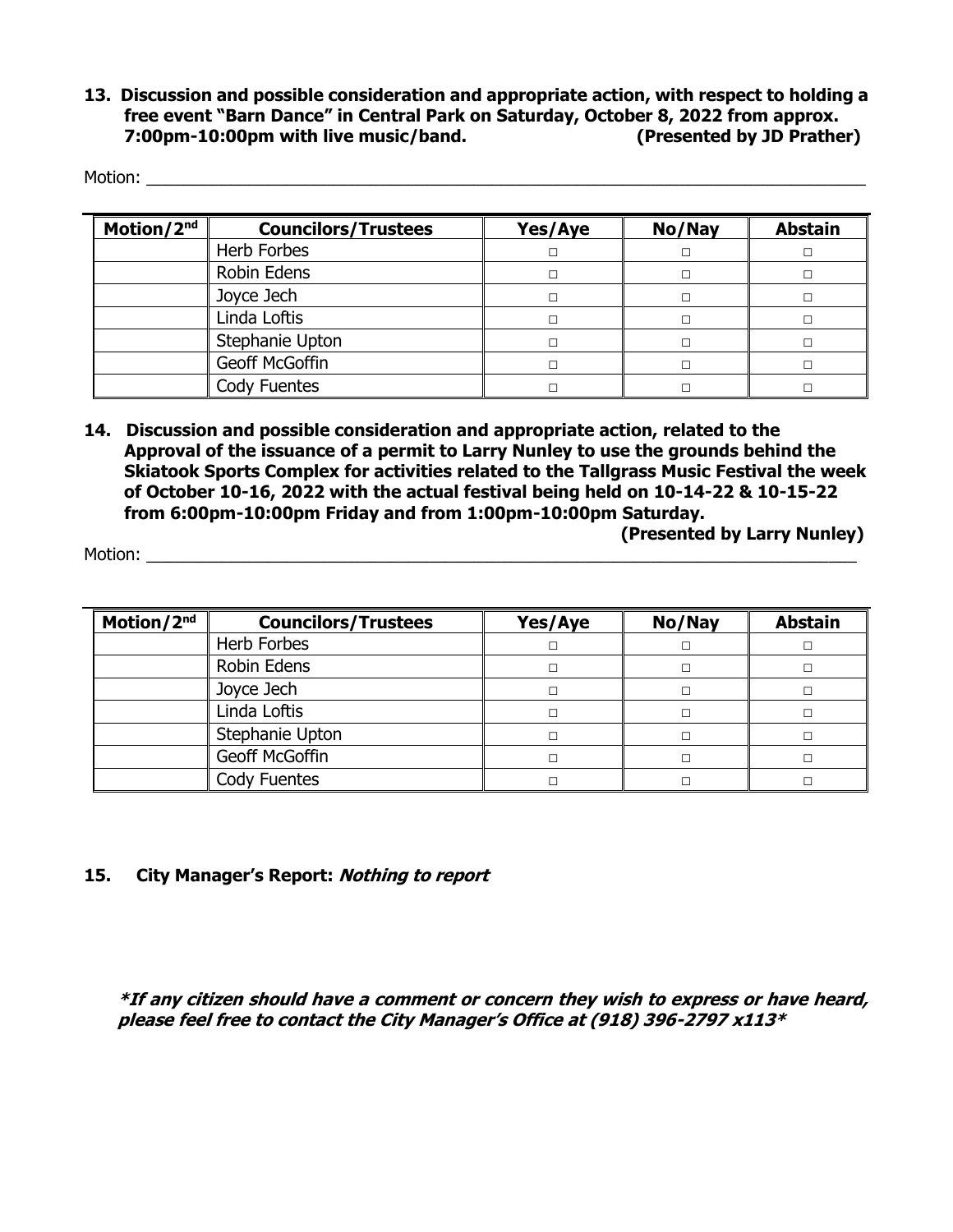## **16. Adjournment**

Motion:\_\_\_\_\_\_\_\_\_\_\_\_\_\_\_\_\_\_\_\_\_\_\_\_\_\_\_\_\_\_\_\_\_\_\_\_\_\_\_\_\_\_\_\_\_\_\_\_\_\_\_\_\_\_\_\_\_\_\_\_\_\_\_\_\_\_\_\_\_\_\_\_\_\_\_\_\_

| Motion/2 <sup>nd</sup> | <b>Councilors/Trustees</b> | Yes/Aye | No/Nay | <b>Abstain</b> |
|------------------------|----------------------------|---------|--------|----------------|
|                        | Herb Forbes                |         |        |                |
|                        | Robin Edens                |         |        |                |
|                        | Joyce Jech                 |         |        |                |
|                        | Linda Loftis               |         |        |                |
|                        | Stephanie Upton            |         |        |                |
|                        | Geoff McGoffin             |         |        |                |
|                        | Cody Fuentes               |         |        |                |

\_\_\_\_\_\_\_\_\_\_\_\_\_\_\_\_\_\_\_\_\_\_\_\_\_\_\_\_\_\_\_\_\_\_\_\_\_\_\_\_\_\_\_\_\_\_\_\_\_\_\_\_\_\_\_\_\_\_\_\_\_\_\_\_\_\_\_\_\_\_\_\_\_\_\_\_\_\_\_\_\_\_\_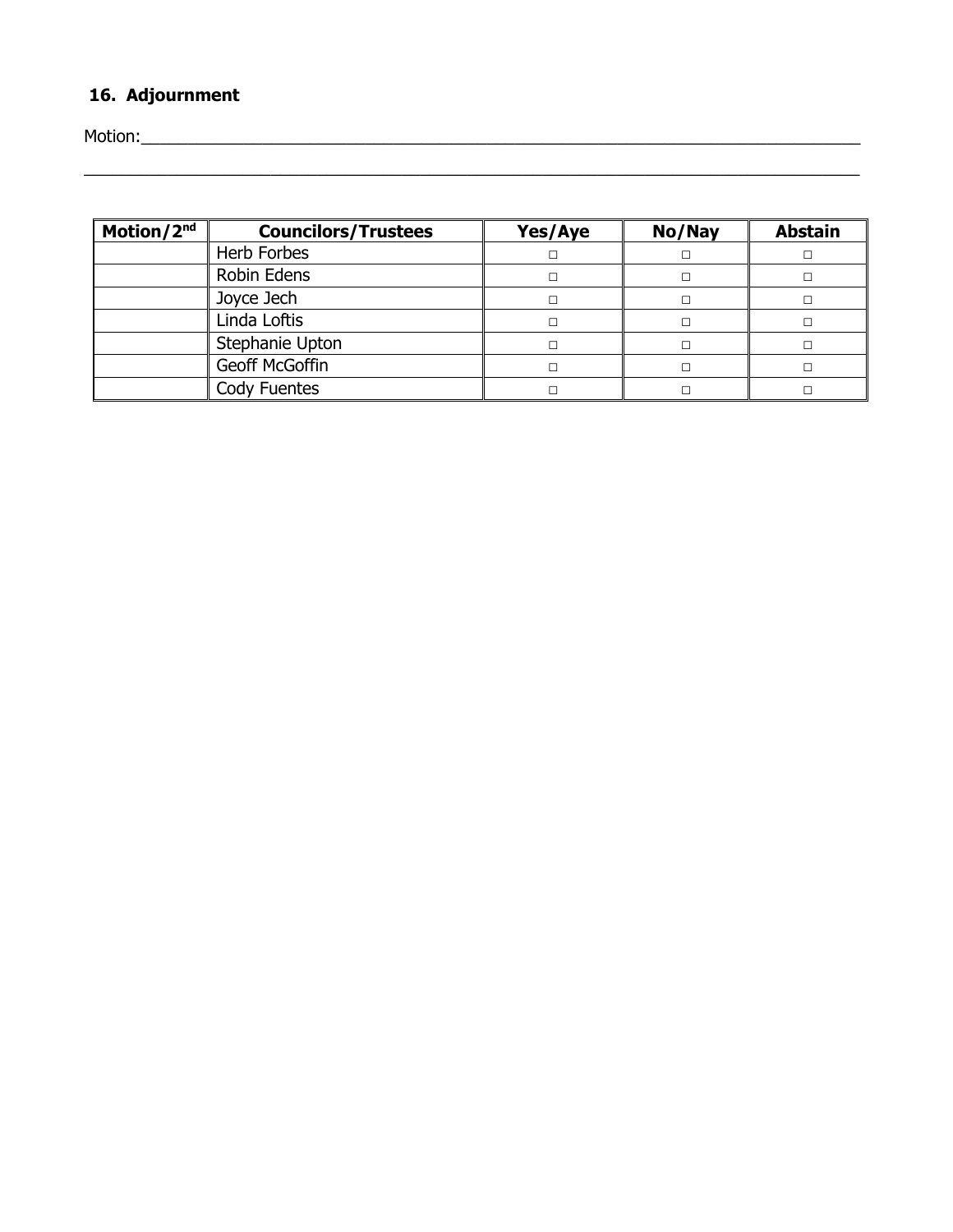

# **PUBLIC NOTICE OF THE MEETING OF THE SKIATOOK PUBLIC WORKS AUTHORITY**

#### **TYPE OF MEETING: REGULAR**

**DATE & TIME: Tuesday, June 14, 2022 at 6:00 p.m. directly following the adjournment of the City Council**

**PLACE: Municipal Boardroom, Community Center, 220 S. Broadway**

**\* Notice and agenda filed in the office of the City Clerk, posted on the City Hall bulletin Board and on our website: cityofskiatook.com before 5:00 p.m. on Friday, June 10, 2022.**

*Stacey Woodard* 

Stacey Woodard - Administrative Assistant

**NOTICE TO THE PUBLIC: At this Regular Meeting of the Skiatook Public Works Authority (SPWA), in accordance with and pursuant to applicable SPWA Rules and Robert's Rules of Order, the SPWA will consider, discuss, and may take action on, approve, adopt, amend, not approve, reject, deny, table, or take no action on any item listed on this Agenda. For the purposes of this agenda, "appropriate action" includes and encompasses all of the possible actions set forth in this Notice, and includes not taking any action on a specific agenda item.**

### **A G E N D A**

- **1. Call to Order-** Chairman, Robin Edens
- **2. Roll Call-** Shirley Lett, City Clerk

| <b>Attendee Name</b>  |                           | <b>Present</b> | <b>Absent</b> | Late | <b>Arrival</b> |
|-----------------------|---------------------------|----------------|---------------|------|----------------|
| Herb Forbes           | Ward 1                    |                |               |      |                |
| Robin Edens           | Ward $2 \parallel$ $\Box$ |                |               |      |                |
| Joyce Jech            | Ward 3                    | $\Box$         |               |      |                |
| Linda Loftis          | Ward 4                    | $\mathsf{I}$   |               |      |                |
| Stephanie Upton       | Ward $5 \parallel$ $\Box$ |                |               |      |                |
| <b>Geoff McGoffin</b> | Ward 6 $\Box$             |                |               |      |                |
| <b>Cody Fuentes</b>   | At Large                  |                |               |      |                |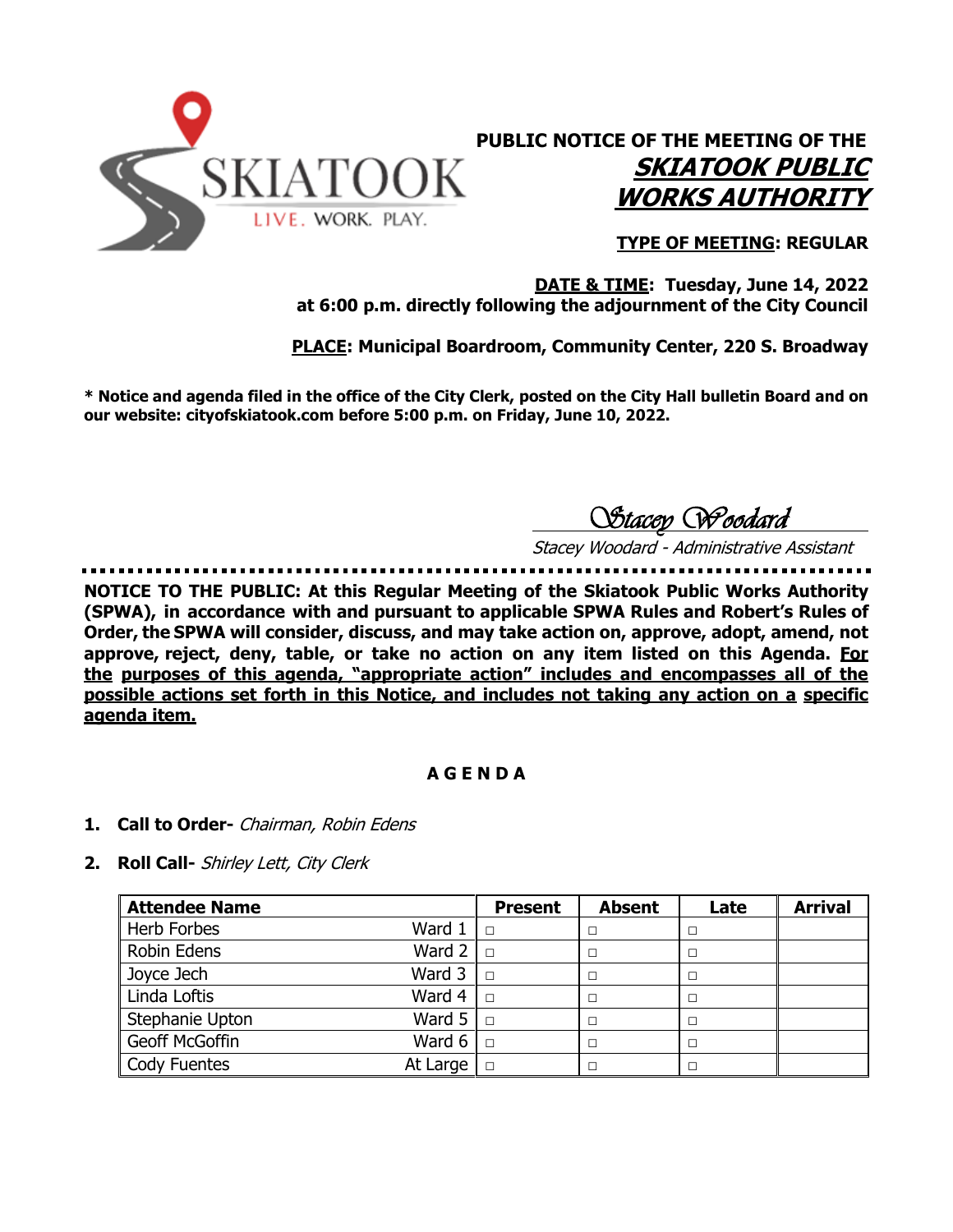#### **3. Consent Agenda**

\*All matters listed under "Consent" are considered by the Board of Trustees to be routine and will be enacted by one motion. Any Trustee may, however, remove an item from the Consent Agenda by request. If an item is removed from the Consent Agenda, said removed item may involve discussion and possible consideration and appropriate action, which such action may include approval, amendment, rejection, denial, or tabling of the removed agenda item. A motion to adopt the Consent Agenda is non-debatable.

- **a. Approval of the minutes of the May 10, 2022 Regular Meeting.**
- **b. Approval of the minutes of the June 2, 2022 Special Meeting.**
- **c. Approval of Purchase Orders/Warrants for 05/31/22 (#142860-#142959)**
	-

i. SPWA \$318,830.16

#### **d. Approval of Purchase Orders/Warrants for 06/14/22 (#142985-#143073)**

- 
- ii. Payroll (05-06-22) \$ 64,905.94

i. SPWA \$819,174.75

- iii. Payroll (05-20-22) \$136,648.20
- **e**. **Approval of Mutual of Omaha Life insurance contract for 2022-2023.**
- **f. Approval of OMAG Workers' Compensation insurance contract renewal for 2022- 2023.**

Motion: \_\_\_\_\_\_\_\_\_\_\_\_\_\_\_\_\_\_\_\_\_\_\_\_\_\_\_\_\_\_\_\_\_\_\_\_\_\_\_\_\_\_\_\_\_\_\_\_\_\_\_\_\_\_\_\_\_\_\_\_\_\_\_\_\_\_\_\_\_\_\_\_\_\_\_\_

| Motion/2 <sup>nd</sup> | <b>Councilors/Trustees</b> | Yes/Aye | No/Nay | <b>Abstain</b> |
|------------------------|----------------------------|---------|--------|----------------|
|                        | Herb Forbes                |         |        |                |
|                        | Robin Edens                |         |        |                |
|                        | Joyce Jech                 |         |        |                |
|                        | Linda Loftis               |         |        |                |
|                        | Stephanie Upton            |         |        |                |
|                        | Geoff McGoffin             |         |        |                |
|                        | Cody Fuentes               |         |        |                |

\_\_\_\_\_\_\_\_\_\_\_\_\_\_\_\_\_\_\_\_\_\_\_\_\_\_\_\_\_\_\_\_\_\_\_\_\_\_\_\_\_\_\_\_\_\_\_\_\_\_\_\_\_\_\_\_\_\_\_\_\_\_\_\_\_\_\_\_\_\_\_\_\_\_\_\_\_\_\_\_\_\_\_

**4. Consideration and appropriate action relating to items removed from the Consent Agenda.** 

\_\_\_\_\_\_\_\_\_\_\_\_\_\_\_\_\_\_\_\_\_\_\_\_\_\_\_\_\_\_\_\_\_\_\_\_\_\_\_\_\_\_\_\_\_\_\_\_\_\_\_\_\_\_\_\_\_\_\_\_\_\_\_\_\_\_\_\_\_\_\_\_\_\_\_\_\_\_\_\_\_\_\_

Motion: where  $\blacksquare$ 

| Motion/2nd | <b>Councilors/Trustees</b> | Yes/Aye | No/Nay | <b>Abstain</b> |
|------------|----------------------------|---------|--------|----------------|
|            | Herb Forbes                |         |        |                |
|            | Robin Edens                |         |        |                |
|            | Joyce Jech                 |         |        |                |
|            | Linda Loftis               |         |        |                |
|            | Stephanie Upton            |         |        |                |
|            | Geoff McGoffin             |         |        |                |
|            | Cody Fuentes               |         |        |                |